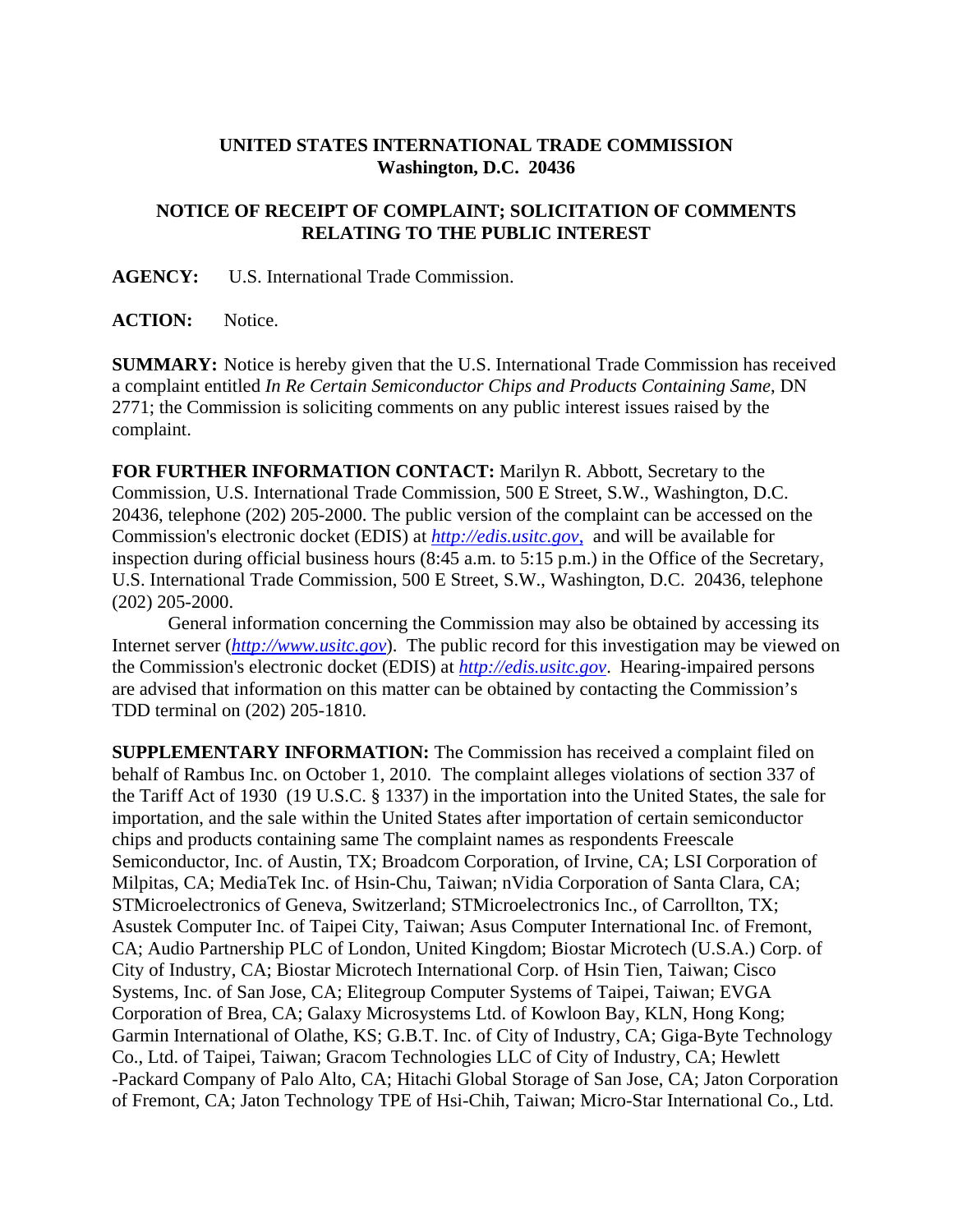of Taipei Hsien, Taiwan; MSI Computer Corporation of City of Industry, CA; Motorola, Inc. of Schaumburg, IL; Oppo Digital, Inc. of Mountain View, CA; Palit Microsystems Ltd. of Taipei, Taiwan; Pine Techonology Holdings, Ltd of North Point, Hong Kong; Seagate Technology of Scotts Valley, CA; Sparkle Computer Co., Ltd. of Taipepi County, Taiwan; Zotac International (MCO) Ltd. of Shatin, N.T., Hong Kong; and Zotac USA Inc. of City of Industry, CA.

The complainant, proposed respondents, other interested parties, and members of the public are invited to file comments, not to exceed five pages in length, on any public interest issues raised by the complaint. Comments should address whether issuance of an exclusion order and/or a cease and desist order in this investigation would negatively affect the public health and welfare in the United States, competitive conditions in the United States economy, the production of like or directly competitive articles in the United States, or United States consumers.

In particular, the Commission is interested in comments that:

- (i) explain how the articles potentially subject to the orders are used in the United States;
- (ii) identify any public health, safety, or welfare concerns in the United States relating to the potential orders;
- (iii) indicate the extent to which like or directly competitive articles are produced in the United States or are otherwise available in the United States, with respect to the articles potentially subject to the orders; and
- (iv) indicate whether Complainant, Complainant's licensees, and/or third party suppliers have the capacity to replace the volume of articles potentially subject to an exclusion order and a cease and desist order within a commercially reasonable time.

Written submissions must be filed no later than by close of business, five business days after the date of publication of this notice in the *Federal Register*. There will be further opportunities for comment on the public interest after the issuance of any final initial determination in this investigation.

Persons filing written submissions must file the original document and 12 true copies thereof on or before the deadlines stated above with the Office of the Secretary. Submissions should refer to the docket number ("Docket No. 2771") in a prominent place on the cover page and/or the first page. The Commission's rules authorize filing submissions with the Secretary by facsimile or electronic means only to the extent permitted by section 201.8 of the rules (see Handbook for Electronic Filing Procedures,

http://www.usitc.gov/secretary/fed\_reg\_notices/rules/documents/handbook\_on\_electronic\_filing. pdf ). Persons with questions regarding electronic filing should contact the Secretary